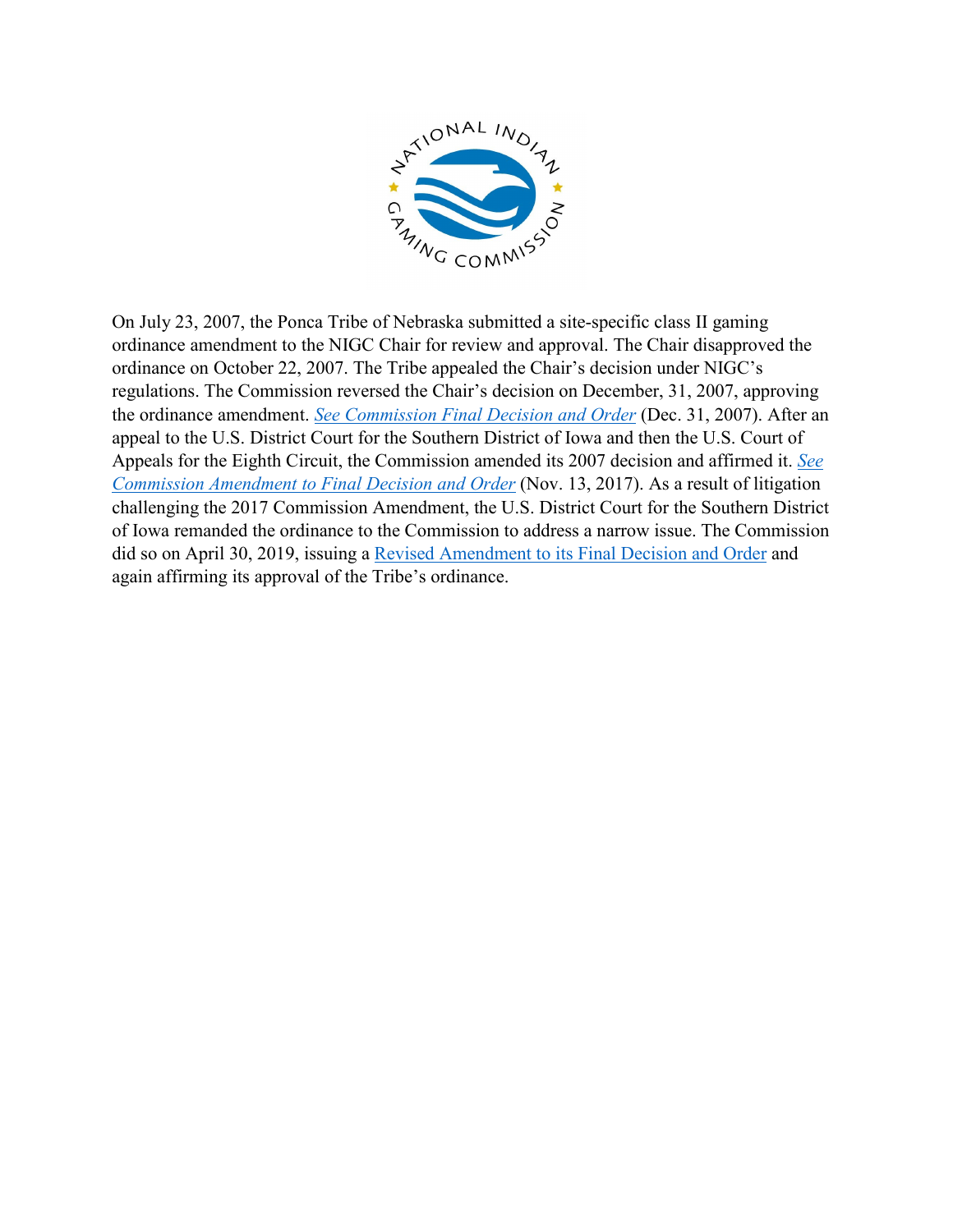W 23 W

## PONCA TRIBE OF NEBRASKA TRIBAL COUNCIL

## RESOLUTION 07-36

|          | WHEREAS, the Ponca Tribe of Nebraska (the "Tribe") is a federally recognized Indian tribe<br>with powers of self-government; and                                                                                                                                                                                    |
|----------|---------------------------------------------------------------------------------------------------------------------------------------------------------------------------------------------------------------------------------------------------------------------------------------------------------------------|
| WHEREAS, | in accordance with its Constitution, the Tribe is governed by the Tribal Council;<br>and                                                                                                                                                                                                                            |
| WHEREAS. | the Tribal Council enacted a Gaming Ordinance and an Amended Gaming<br>Ordinance governing Class I and Class II gaming by the Tribe under the Indian<br>Gaming Regulatory Act: and                                                                                                                                  |
| WHEREAS. | the National Indian Gaming Commission approved the Tribe's Gaming Ordinance<br>and Amended Gaming Ordinance; and                                                                                                                                                                                                    |
| WHEREAS, | by Resolution 06-06, the Tribal Council authorized an Amended Gaming<br>Ordinance that would have authorized gaming on what is known as the Carter<br>Lake Parcel, a parcel of land in Carter Lake, Iowa accepted into trust on February<br>4, 2003, by the Regional Director for the Bureau of Indian Affairs; and |
| WHEREAS, | the Tribe submitted a request for approval of an Amended and Restated Gaming<br>Ordinance to the National Indian Gaming Commission on February 14, 2006; and                                                                                                                                                        |
| WHEREAS. | the Tribe, by letter from legal counsel dated August 9, 2006, withdrew its request<br>for approval of its Amended and Restated Gaming Ordinance and related restored<br>lands opinion; and                                                                                                                          |
| WHEREAS. | the Tribe has determined that it is in the best interest of the Tribe and its members<br>to continue its pursuit of gaming at the Carter Lake Parcel; and                                                                                                                                                           |
| WHEREAS, | the Tribe desires to amend its Gaming Ordinance to specifically authorize gaming<br>on the Carter Lake Parcel.                                                                                                                                                                                                      |
|          | NOW, THEREFORE, BE IT RESOLVED that the Tribal Council hereby repeals subsection 13<br>of Section IV of the Gaming Ordinance, and in lieu thereof the following is<br>hereby promulgated:                                                                                                                           |

 $\ddot{\phantom{a}}$ 

 $\sim$   $_{\star}$ 

 $\hat{\boldsymbol{\beta}}$ 

 $\Big)$ 

"Ponca Indian Lands" shall have the meaning found in 25 U.S.C.  $\S 2703(4)$ , and shall include the real property in Pottawattamie County, Iowa held in trust for the Tribe by the United States which is described as follows:

EXHIBIT 1